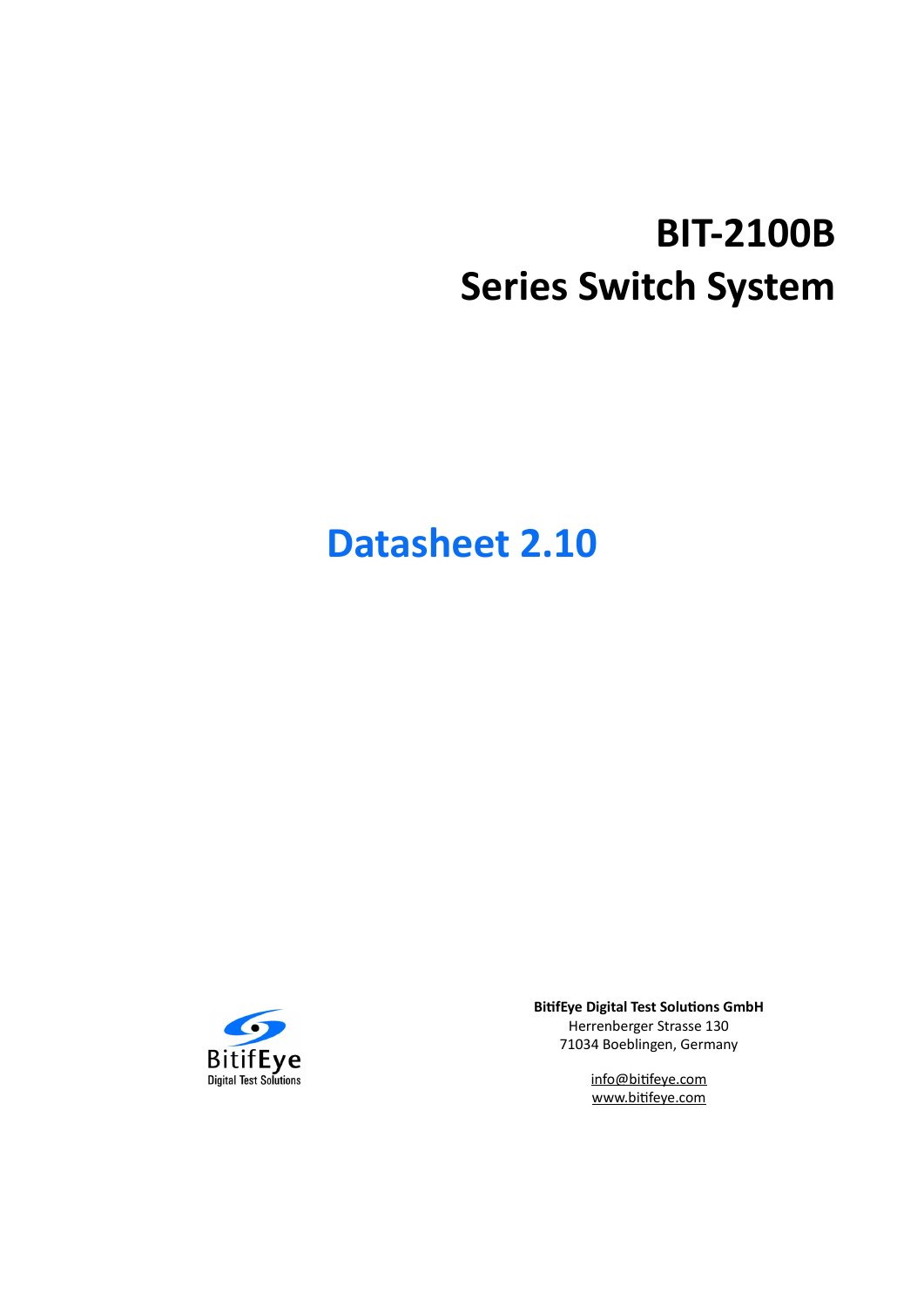# **Notices**

© BitifEye Digital Test Solutions GmbH 2018.

No part of this manual may be reproduced in any form or by any means (including electronic storage and retrieval or translation into a foreign language) without prior agreement and written consent from BitifEye.

#### **Edition**

April 04, 2022

#### **Warranty**

The material contained in this document is provided "as is," and is subject to being changed, without notice, in future editions. Further, to the maximum extent permitted by applicable law, BitifEye disclaims all warranties, either express or implied, with regard to this manual and any information contained herein, including but not limited to the implied warranties of merchantability and fitness for a particular purpose. BitifEye shall not be liable for errors or for incidental or consequential damages in connection with the furnishing, use, or performance of this document or of any information contained herein. Should BitifEye and the user have a separate written agreement with warranty terms covering the material in this document that conflict with these terms, the warranty terms in the separate agreement shall control.

## **Technology Licenses**

The hardware and/or software described in this document are furnished under a license and may be used or copied only in accordance with the terms of such license.

## **Restricted Rights Legend**

If software is for use in the performance of a U.S. Government prime contract or subcontract, Software is delivered and licensed as "Commercial computer software" as defined in DFAR 252.227-7014 (June 1995), or as a "commercial item" as defined in FAR 2.101(a) or as "Restricted computer software" as defined in FAR 52.227-19 (June 1987) or any equivalent agency regulation or contract clause. Use, duplication or disclosure of Software is subject to BitifEye's standard commercial license terms, and non-DOD Departments and Agencies of the U.S. Government will receive no greater than Restricted Rights as defined in FAR 52.227-19(c)(1-2) (June 1987). U.S. Government users will receive no greater than Limited Rights as defined in FAR 52.227-14 (June 1987) or DFAR 252.227-7015 (b)(2) (November 1995), as applicable in any technical data.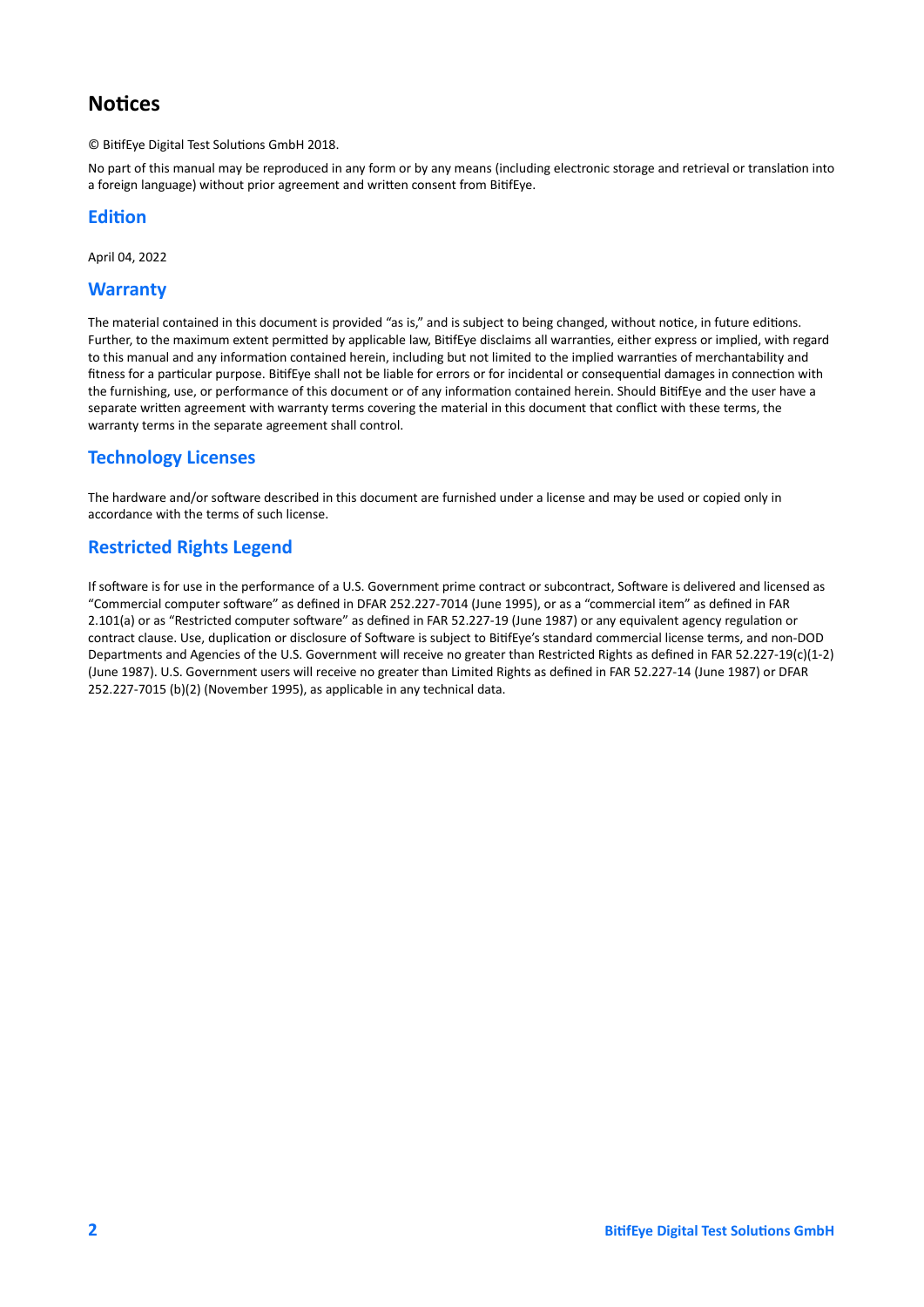## **Safety Notices**

#### **CAUTION**

A CAUTION notice denotes a hazard. It calls attention to an operating procedure, practice, or the like that, if not correctly performed or adhered to, could result in damage to the product or loss of important data. Do not proceed beyond a CAUTION notice until the indicated conditions are fully understood and met.

#### **WARNING**

A WARNING notice denotes a hazard. It calls attention to an operating procedure, practice, or the like that, if not correctly performed or adhered to, could result in personal injury or death. Do not proceed beyond a WARNING notice until the indicated conditions are fully understood and met.

#### **Product Labels**



 $\overline{\Psi}$ 

USB host port to connect to a USB device.

Attachment point for Kensington lock.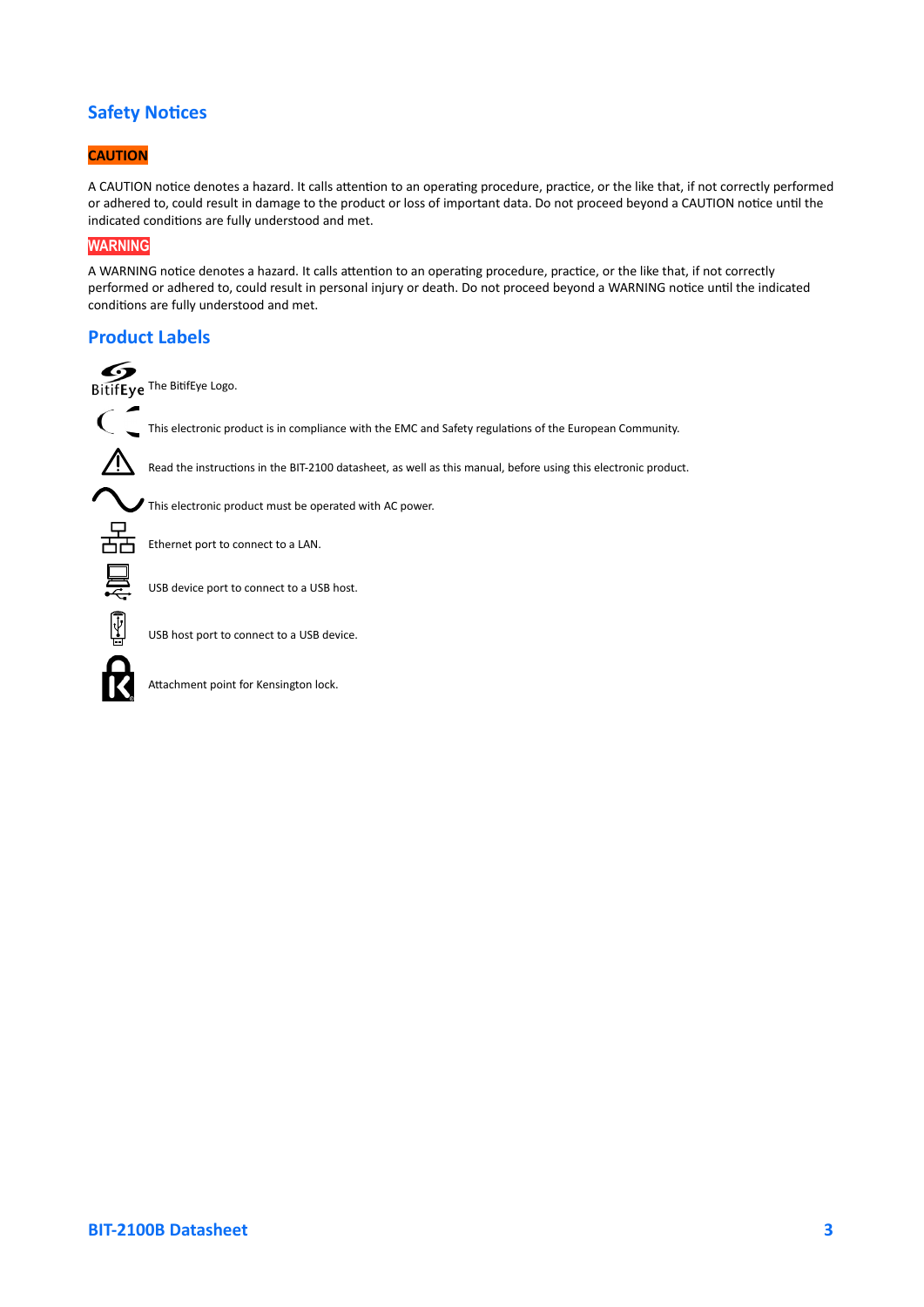# **Technical Assistance**

If you need product assistance or if you have suggestions, contact BitifEye. You will find the contact information on the BitifEye homepage at:

#### [http://www.bitifeye.com](http://www.bitifeye.com/)

Representatives of BitifEye are available during standard German business hours.

Before you contact BitifEye, please note the actions you took before you experienced the problem. Then describe those actions and the problem to the technical support engineer.

### **Find a Mistake?**

We encourage comments about this publication. Please report any mistakes to BitifEye ([support@bitifeye.com\)](mailto:support@bitifeye.com)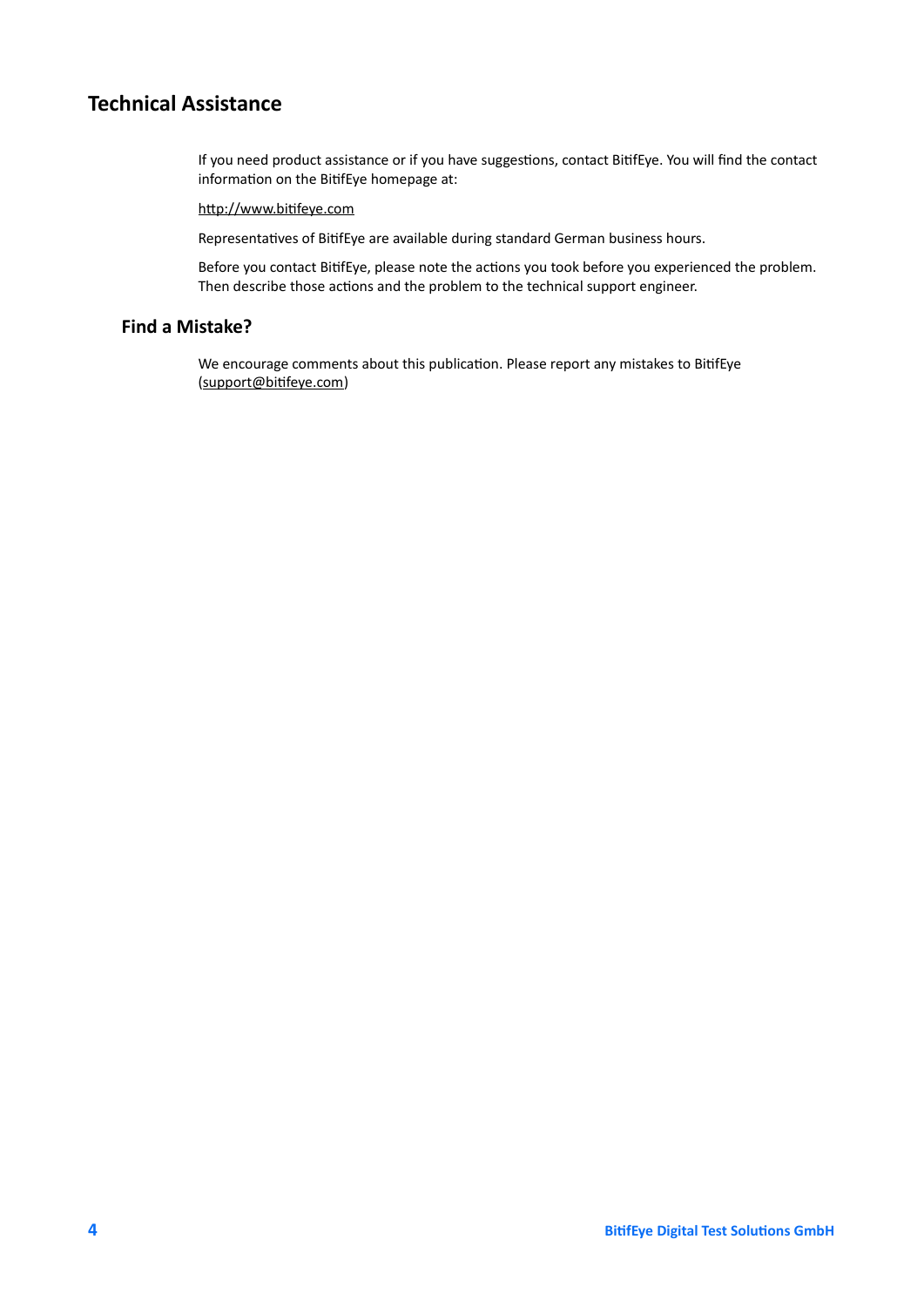# **Contents**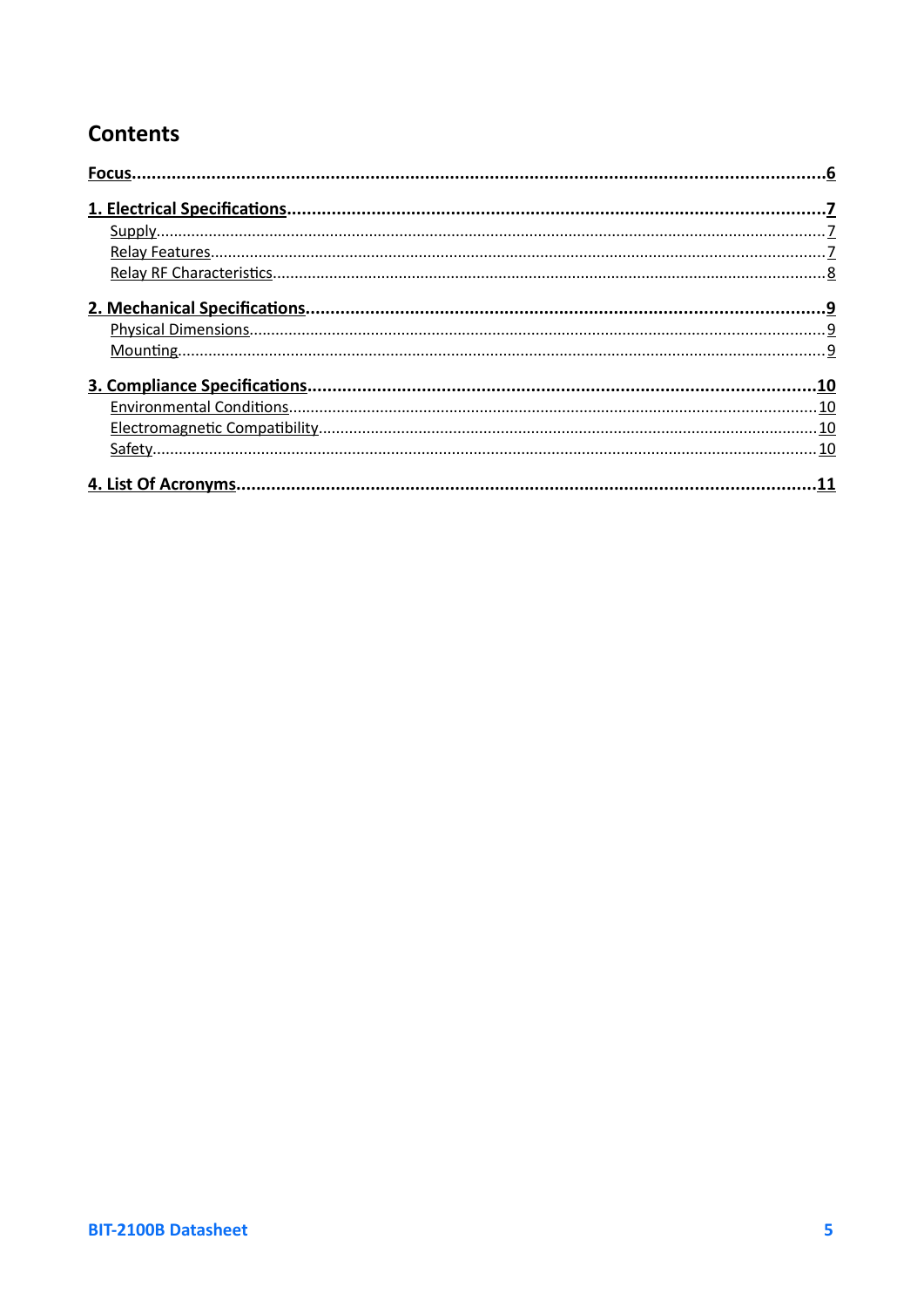## <span id="page-5-0"></span>**Focus**

This datasheet applies to the BIT-2100B Series Switch System. It does *not* apply to the BIT-2100A Series Switch System.

| Description                                        | <b>Product Number</b> | Article Number  |
|----------------------------------------------------|-----------------------|-----------------|
| BIT-2100 Series Switch System Mainframe            | BIT-2100B             | BIT-4000-2105-1 |
| 4:1 Switch Module, DC to 26.5 GHz, Terminated      | BIT-21T14B            | BIT-4000-2114-1 |
| 4:1 Switch Module, DC to 26.5 GHz, Unterminated    | <b>BIT-21U14B</b>     | BIT-4000-2115-1 |
| 6:1 Switch Module, DC to 26.5 GHz, Terminated      | <b>BIT-21T16B</b>     | BIT-4000-2116-1 |
| 6:1 Switch Module, DC to 26.5 GHz, Unterminated    | BIT-21U16B            | BIT-4000-2117-1 |
| 8:1 Switch Module, DC to 26.5 GHz, Terminated      | <b>BIT-21T18B</b>     | BIT-4000-2118-2 |
| 8:1 Switch Module, DC to 26.5 GHz, Unterminated    | <b>BIT-21U18B</b>     | BIT-4000-2119-1 |
| 2x 2:1 Switch Module, DC to 26.5 GHz, Terminated   | BIT-21T22B            | BIT-4000-2123-1 |
| 2x 2:1 Switch Module, DC to 26.5 GHz, Unterminated | BIT-21U22B            | BIT-4000-2122-1 |
| 4x 2:1 Switch Module, DC to 26.5 GHz, Terminated   | BIT-21T42B            | BIT-4000-2143-1 |
| 4x 2:1 Switch Module, DC to 26.5 GHz, Unterminated | BIT-21U42B            | BIT-4000-2142-1 |
| 6x 2:1 Switch Module, DC to 26.5 GHz, Terminated   | <b>BIT-21T62B</b>     | BIT-4000-2163-1 |
| 6x 2:1 Switch Module, DC to 26.5 GHz, Unterminated | BIT-21U62B            | BIT-4000-2162-1 |

The following components are covered by this document:

This datasheet is only intended to provide the user a quick overview of the features and regulations of the instrument. For detailed information about usage, please refer to the BIT-2100B User Manual (available from the BitifEye website, [http://bitifeye.com\)](http://bitifeye.com/).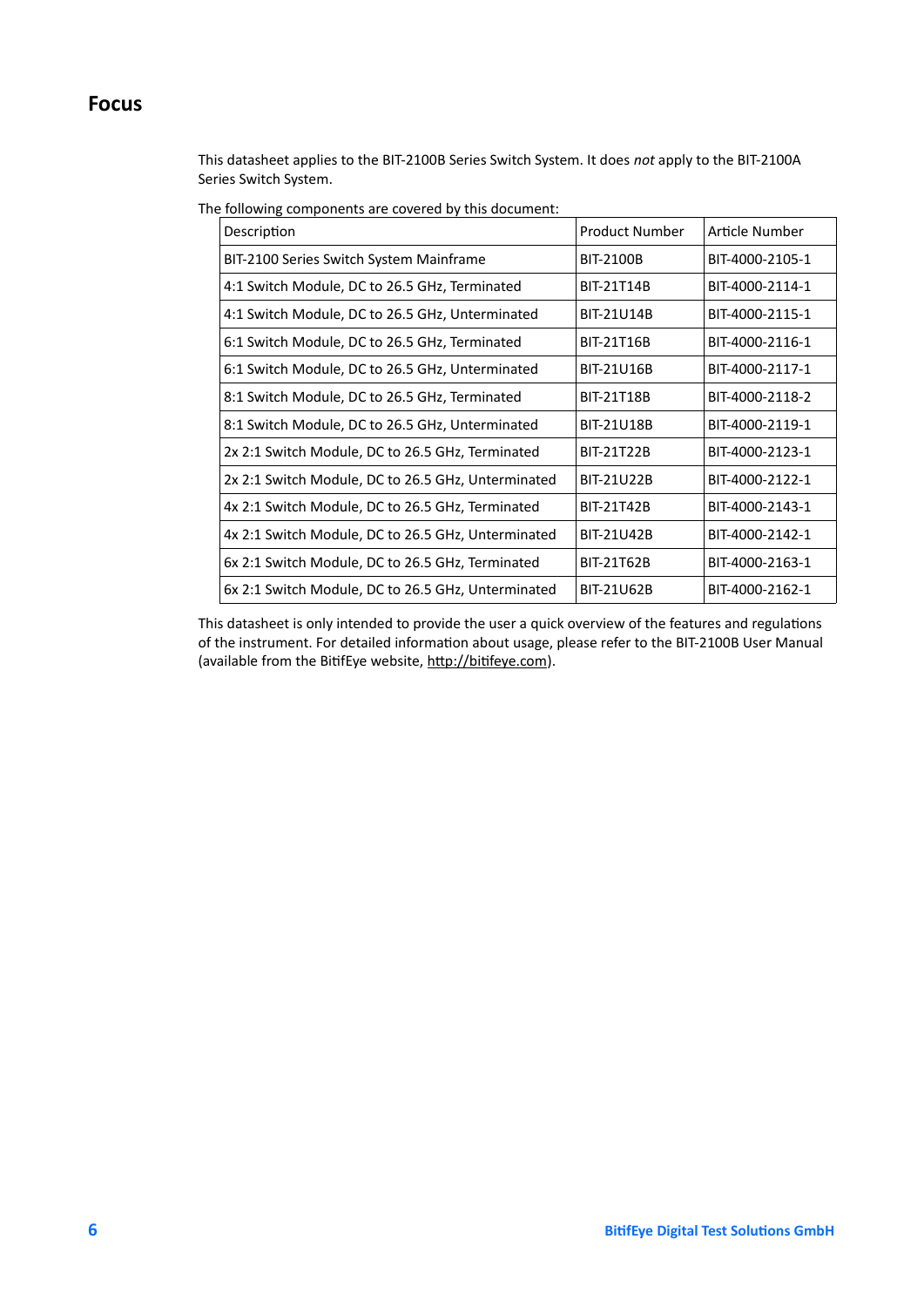# <span id="page-6-2"></span>**1. Electrical Specifications**

# <span id="page-6-1"></span>**Supply**

| Supply Voltage          | 110-240 V AC, 50-60 Hz                                                                      |
|-------------------------|---------------------------------------------------------------------------------------------|
| <b>Electrical Power</b> | 80 W                                                                                        |
| Overvoltage Category    | Ш                                                                                           |
| Isolation               | 3 kV                                                                                        |
| Fuses                   | 2× 1.6 A 250 V slow blow                                                                    |
| AC Cable                | Cold device cable, 3-wire with grounding terminal<br>0.75 mm <sup>2</sup> or 18 AWG minimum |

## <span id="page-6-0"></span>**Relay Features**

| <b>Product Number</b> | Relays per<br>Module | Paths per<br>Relay | <b>Termination</b> | Disconnect All | Latching        |
|-----------------------|----------------------|--------------------|--------------------|----------------|-----------------|
| <b>BIT-21T14B</b>     |                      | 4                  | terminated         | yes            | yes             |
| <b>BIT-21U14B</b>     | 1                    | 4                  | unterminated       | yes            | yes             |
| <b>BIT-21T16B</b>     |                      | 6                  | terminated         | yes            | yes             |
| BIT-21U16B            | 1                    | 6                  | unterminated       | yes            | yes             |
| <b>BIT-21T18B</b>     | 1                    | 8                  | terminated         | yes            | no <sup>1</sup> |
| <b>BIT-21U18B</b>     |                      | 8                  | unterminated       | yes            | no <sup>1</sup> |
| <b>BIT-21T22B</b>     | 2                    | 2                  | terminated         | no             | yes             |
| <b>BIT-21U22B</b>     | $\overline{c}$       | 2                  | unterminated       | no             | yes             |
| <b>BIT-21T42B</b>     | 4                    | $\overline{2}$     | terminated         | no             | yes             |
| <b>BIT-21U42B</b>     | 4                    | 2                  | unterminated       | no             | yes             |
| <b>BIT-21T62B</b>     | 6                    | 2                  | terminated         | no             | yes             |
| <b>BIT-21U62B</b>     | 6                    | 2                  | unterminated       | no             | yes             |

 $<sup>1</sup>$  disconnects all terminals (path 0) after power-off</sup>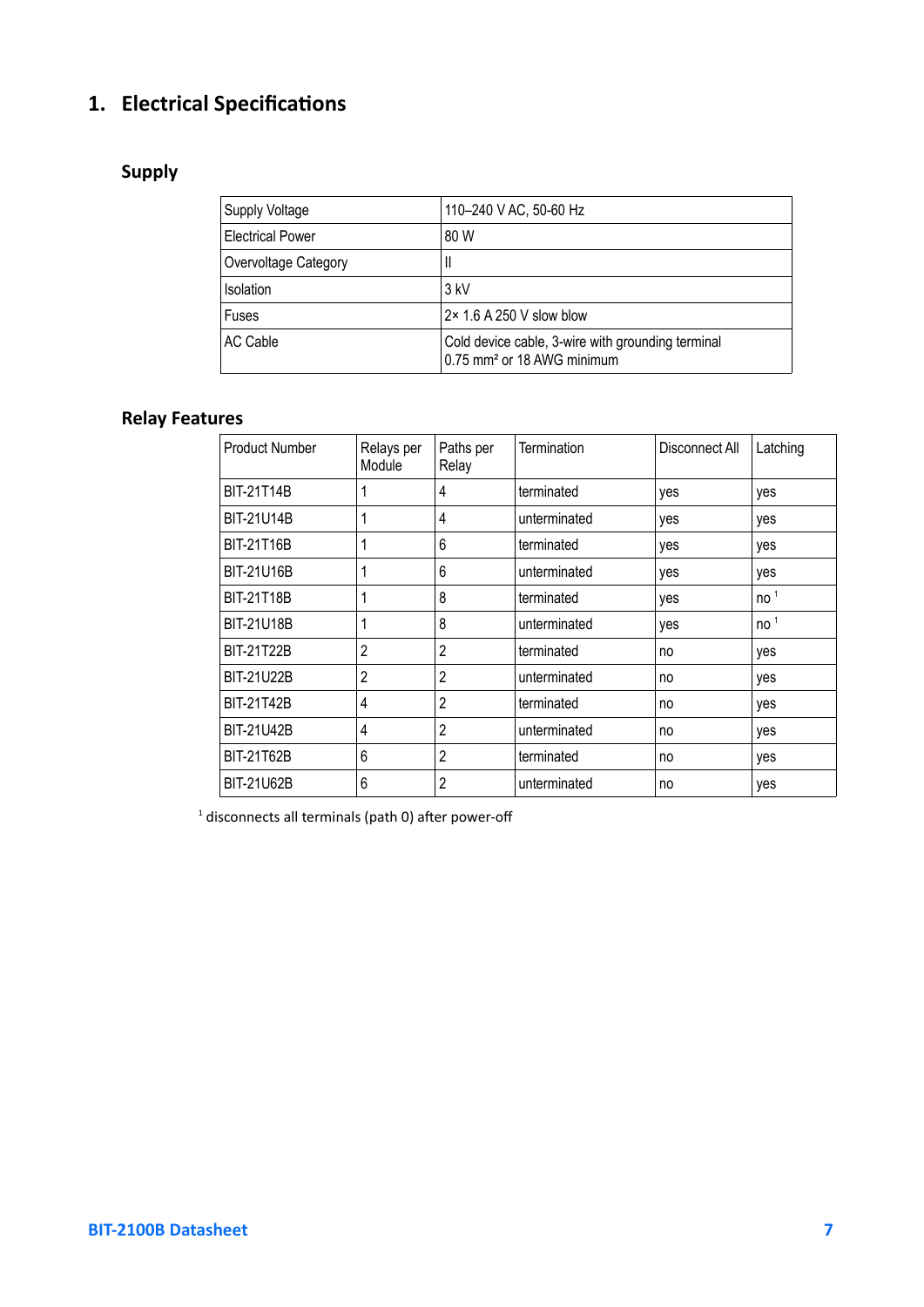# <span id="page-7-0"></span>**Relay RF Characteristics**

| <b>Product Number</b>              | IL at 26.5 GHz<br>(max.) | SWR at 26.5 GHz<br>(max.) | Design Life<br>(min. cycles) |
|------------------------------------|--------------------------|---------------------------|------------------------------|
| BIT-21T14B, BIT-21U14B             | 0.7dB                    | 1.7                       | 2,000,000                    |
| BIT-21T16B, BIT-21U16B             | 0.7dB                    | 1.7                       | 2,000,000                    |
| BIT-21T18B                         | $0.8$ dB                 | 1.9                       | 1,000,000                    |
| BIT-21U18B                         | $0.8$ dB                 | 1.9                       | 1,000,000                    |
| BIT-21T22B, BIT-21T42B, BIT-21T62B | 0.7dB                    | 1.7                       | 1,000,000                    |
| BIT-21U22B, BIT-21U42B, BIT-21U62B | $0.8$ dB                 | 1.7                       | 1,000,000                    |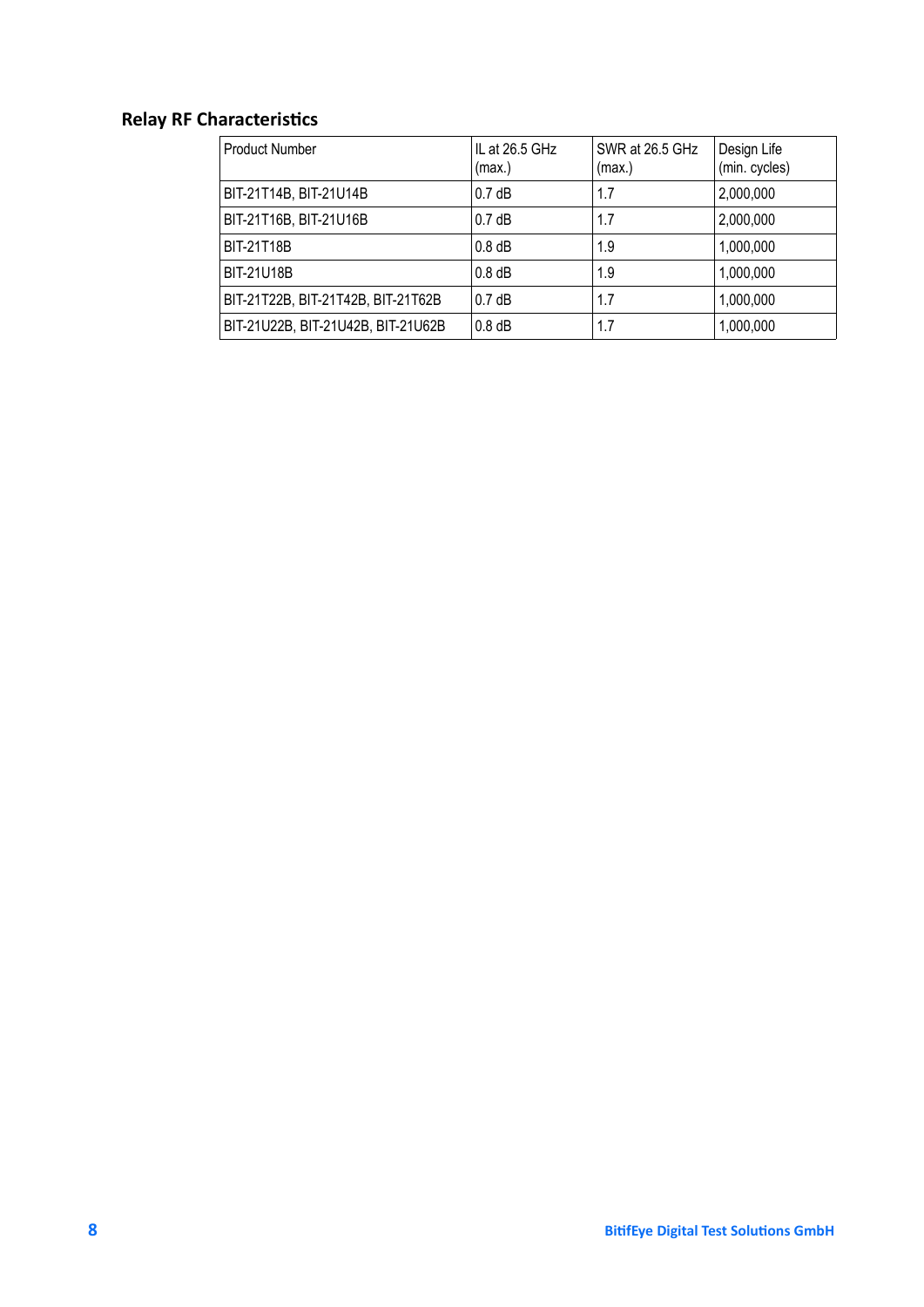# <span id="page-8-2"></span>**2. Mechanical Specifications**

# <span id="page-8-1"></span>**Physical Dimensions**

| Weight            | Approx. 5 kg to 7.5 kg, depending on equipped modules |
|-------------------|-------------------------------------------------------|
| <b>Dimensions</b> | 482 mm wide, 147 mm tall, 435 mm deep                 |

# <span id="page-8-0"></span>**Mounting**

| Ventilation   | Keep min. 5 cm distance to all ventilation slots |
|---------------|--------------------------------------------------|
| Rack Mounting | l 4 RU minimum                                   |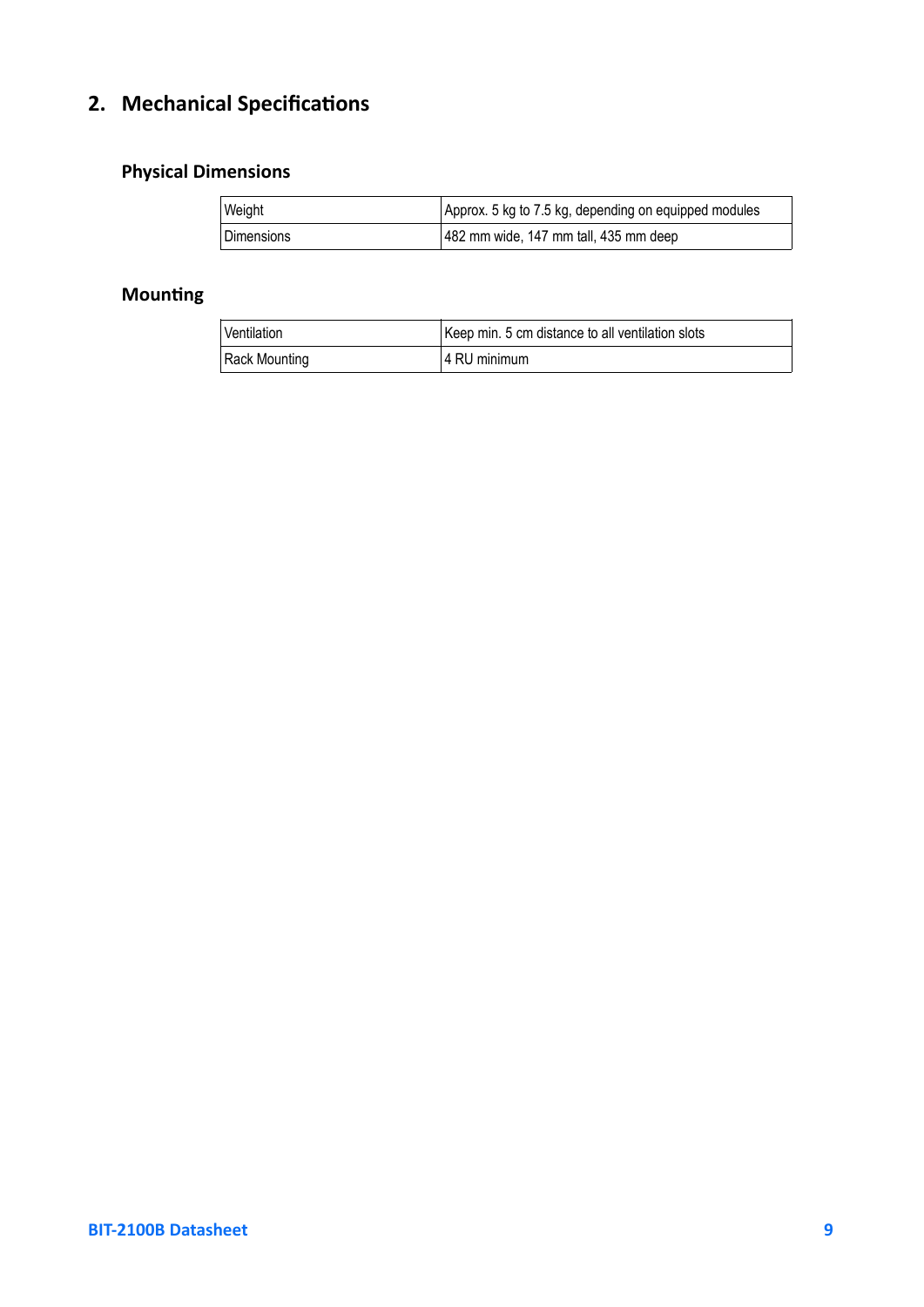# <span id="page-9-3"></span>**3. Compliance Specifications**

## <span id="page-9-2"></span>**Environmental Conditions**

| Temperature             | +5 °C to +40 °C (stability $\pm$ 15 °C)      |
|-------------------------|----------------------------------------------|
| Humidity                | up to 80% relative humidity (non-condensing) |
| Altitude                | up to 2000 m above sea level                 |
| <b>Pollution Degree</b> |                                              |

## <span id="page-9-1"></span>**Electromagnetic Compatibility**

The BIT-2100B Series Switch System is compliant with the following EMC specifications:

- EN 61326-1:2013
- IEC 61326-1:2012
- DIN EN 61326-1:2013

These specifications only apply when the instrument is used in accordance with this datasheet and the user manual. Only use shielded coaxial signal cables on the RF connectors no longer than 3 m. Only use shielded Ethernet cables on the LAN ports no longer than 30 m. Only use shielded USB cables on the USB ports no longer than 3 m.

### <span id="page-9-0"></span>**Safety**

The BIT-2100B Series Switch System is compliant with the following safety specifications:

- EN 61010-1:2010
- IEC 61010-1:2010
- DIN EN 61010-1:2011